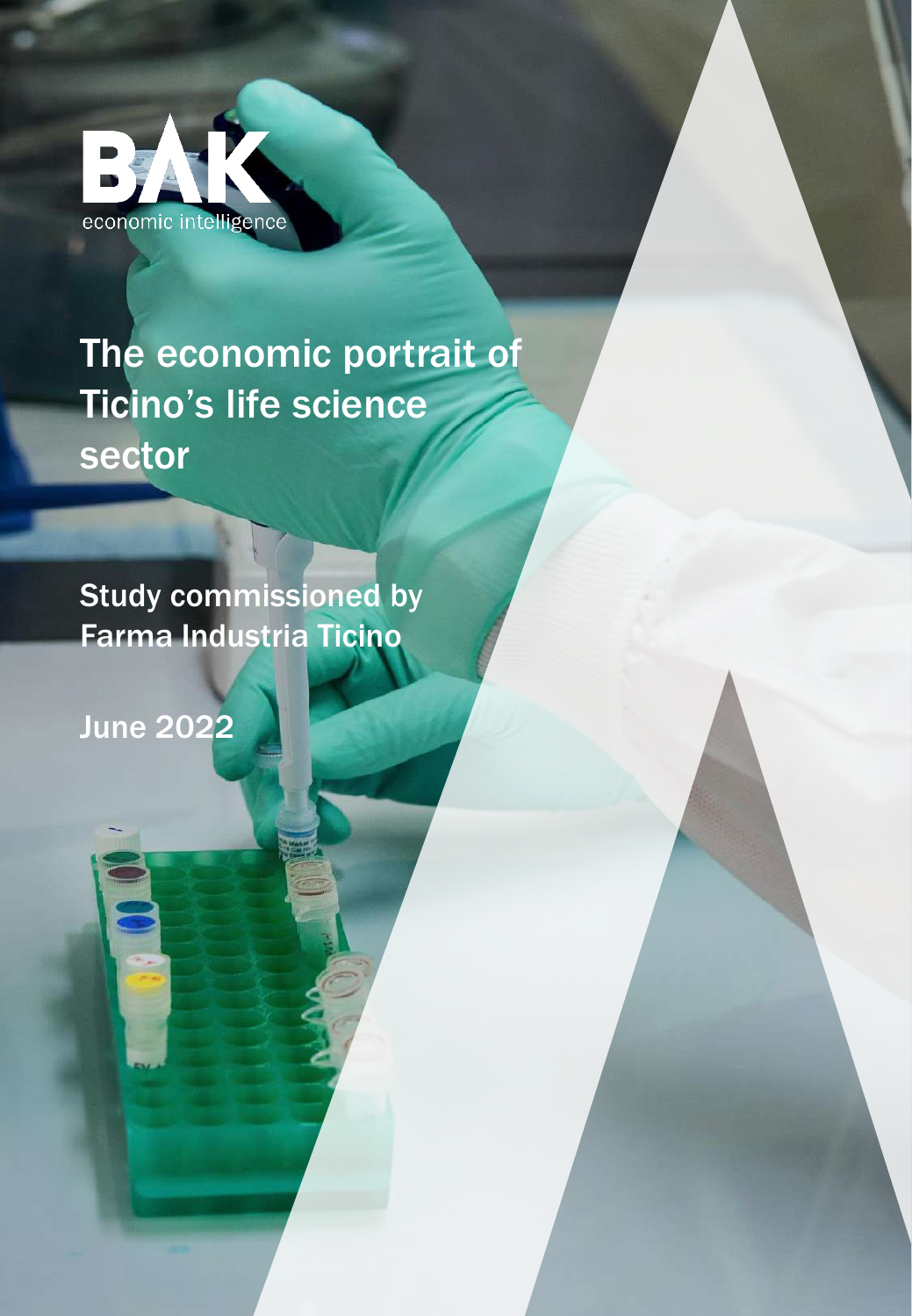Editor BAK Economics AG

#### Head of sectoral analysis

Michael Grass Executive Board member T +41 61 279 97 23 michael.grass@bak-economics.com

#### Contact person

Cassia Casagrande Head of BAK Economics Lugano T +41 79 379 82 91 cassia.casagrande@bak-economics.com

#### Analysis and editing

Klaus Jank Raphaël Scacchi

#### **Address**

BAK Economics AG Via Cantonale 36 CH-6928 Manno T +41 91 921 58 58 ufficio@bak-economics.com www.bak-economics.com

#### Cover image

Unspalsh / CDC

#### Copyright

All contents of this study, in particular texts and graphics, are protected by copyright. The copyright is owned by BAK Economics AG. The study may be cited with reference to the source ("Source: BAK Economics").

Copyright © 2022 by BAK Economics AG All rights reserved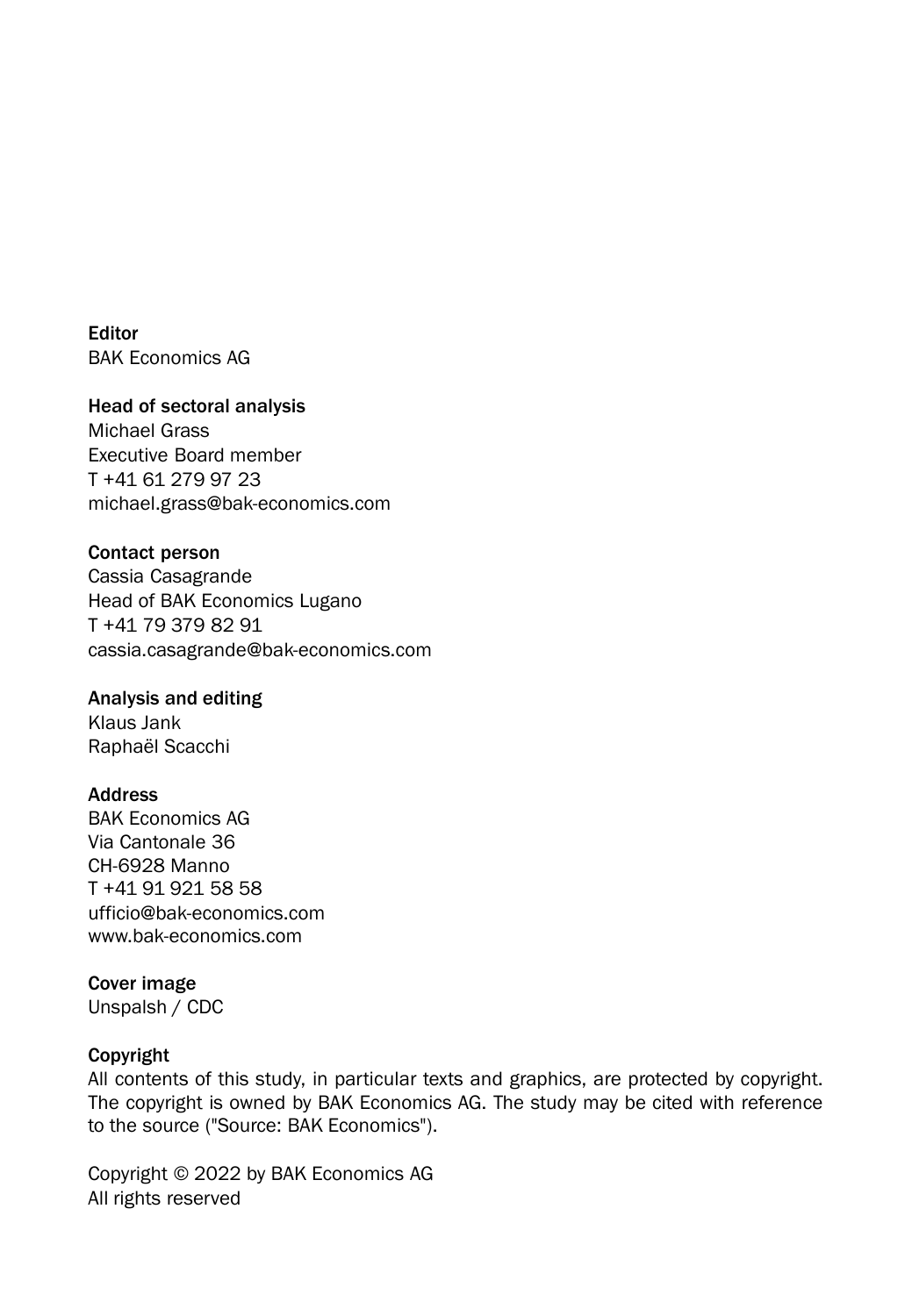### Table of content

| Employment shares in the life science sector in Ticino and Switzerland  18 |  |
|----------------------------------------------------------------------------|--|
|                                                                            |  |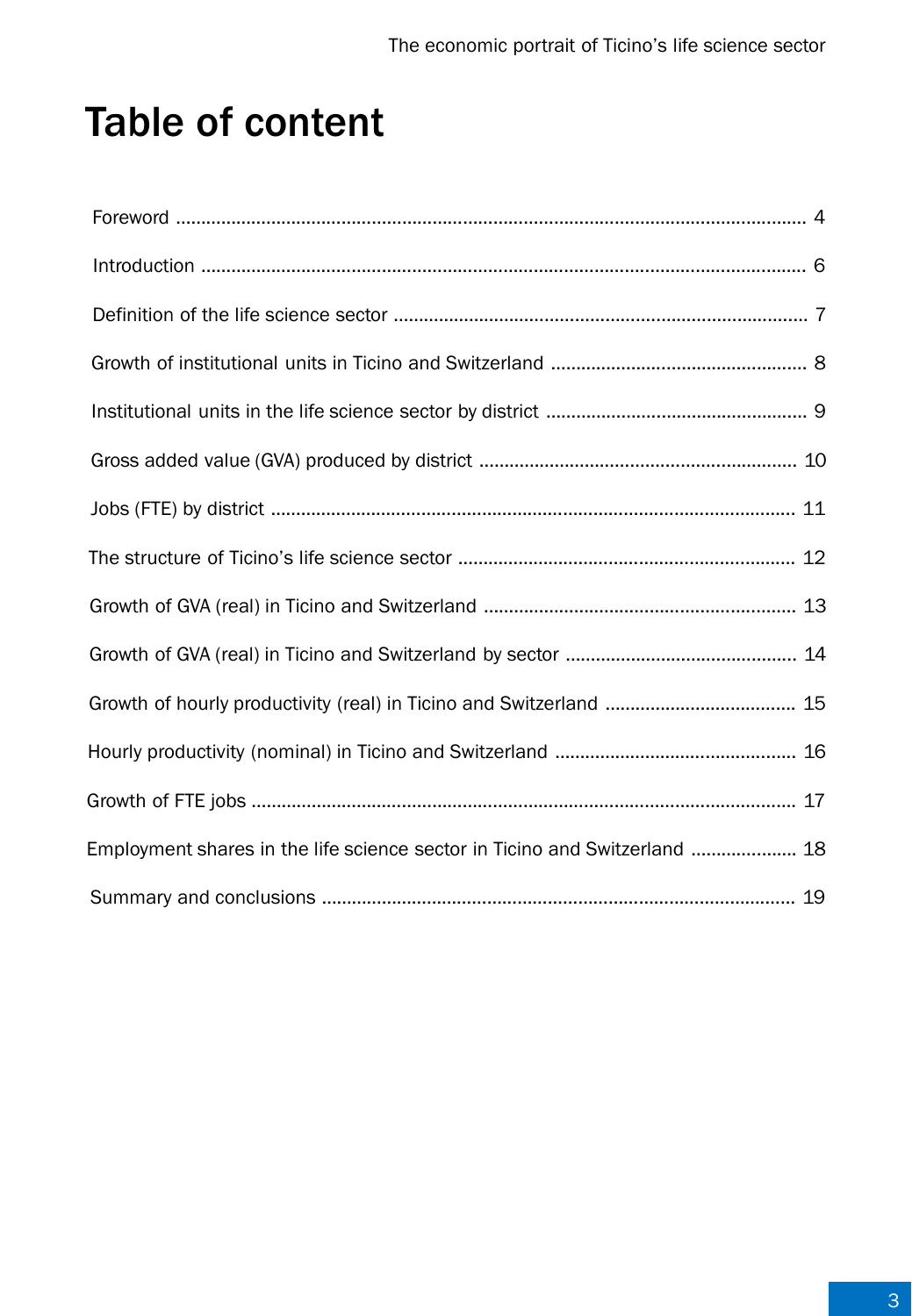### Foreword



Dear Stakeholders,

The world around us is changing with unprecedent speed. We are experiencing megatrends such as climate change, rapid advances of the technology and digitalization, migrations, world globalization versus nationalisms and regional globalization, aging populations and booming of healthcare costs, political instability, redesigning of supply chains and research on the best way to ensure energy for human activities on our planet. Since the beginning of the new millennium, we have run from one crisis to the other, some of those never experienced by our generation: financial crisis, terrorism, worldwide pandemic and today, conflict on the continent of Europe.

All these events and threats are disrupting established business models and have created an ever-increasing intensity of uncertainty and of risks, but also opportunities of how we manage the health of people. How is the pharmaceutical industry in Ticino reacting to these challenges? I have always answered with pragmatic optimism. Our cluster has in its DNA the capacity of turning risks into opportunities and threats into innovative business models. As an example of its resilience and belief in innovation, the associated companies invested around 1 billion CHF in R&D and new technological infrastructures and created more than 500 new jobs in the last 5 years. To gather an unbiased picture of the "state of the union" for its 40 years anniversary, Farma Industria Ticino (FIT) has commissioned the independent economic research institute BAK Economics a study on the global Ticino Life Science Sector. Therefore, not only touching the pharmaceutical industry, but also medical technology and research & development in biotechnology.

Compared with the cantonal economy as a whole, in the period 2010-2019 Ticino's life science sector registered a Gross Valued Added growth rate more than eight times higher. With a normalized 17.1 % growth, Ticino surprisingly scores a plus 3.7 % compared to Switzerland life science industry, the driving sector of our national economy. Many other economic indicators are presented in the study, confirming how the life science sector is very important for the Canton of Ticino, where it can be considered a key sector for the entire regional economic system.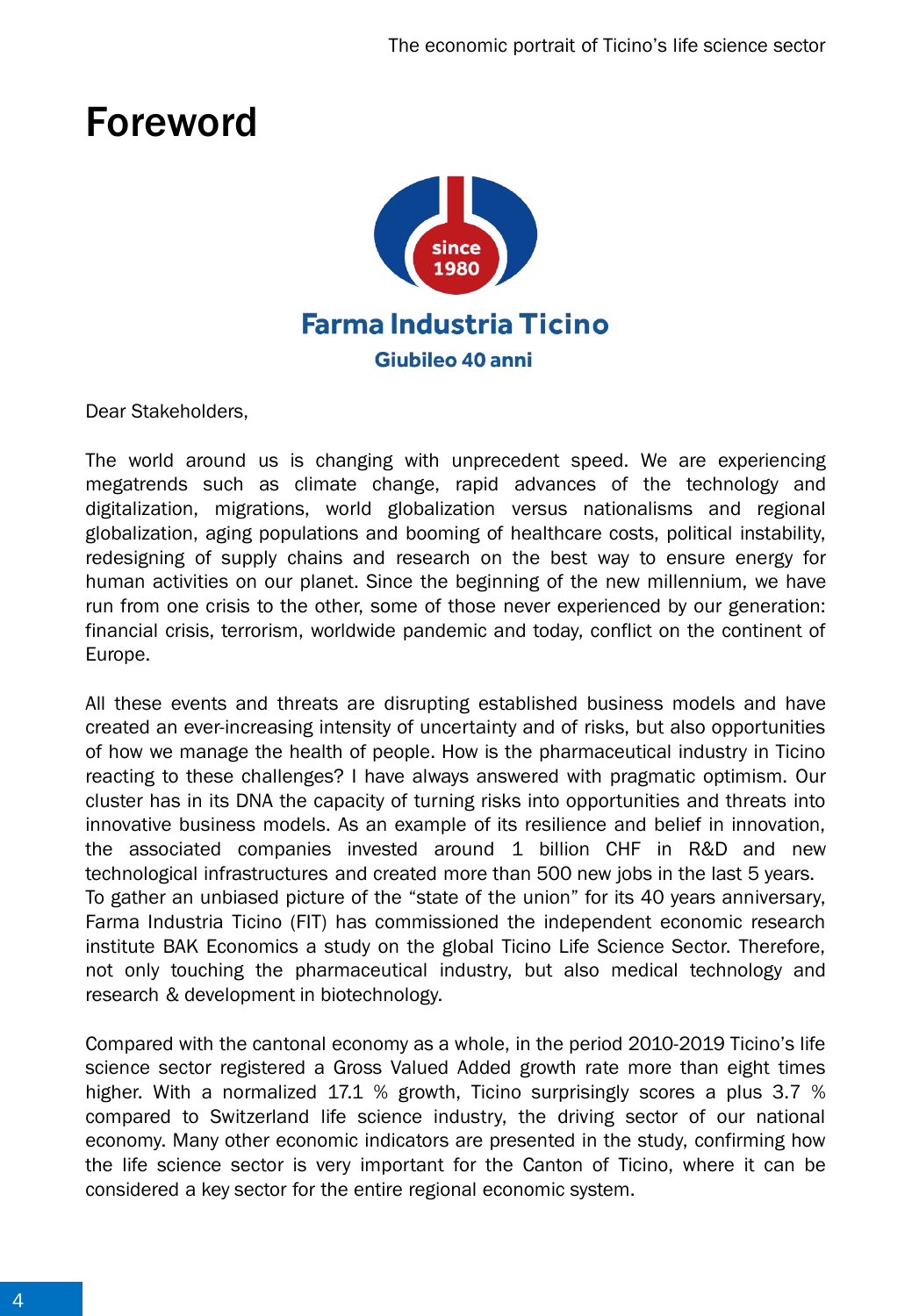However, the consistency of an ecosystem goes beyond numbers. In the last decade, FIT has worked to build a cohesive entrepreneurial culture, to instil an ethical behaviour with common values leading to a relentless work to identify and train talents and with a diligent attention to our environment and to the community where we live and operate. The efforts made in the same period by many stakeholders in the region are creating the conditions for even a further acceleration of the growth of the life sciences, thanks to the presence of institutions such as the University (USI) , in particular of the biomedicine faculty, the University of Applied Sciences and Arts (SUPSI) , the Institutes of Oncological and Biomedical Research in Bellinzona, now under the umbrella of Bios+, the Swiss Artificial Intelligence Lab IDSIA and the upcoming Innovation Park Ticino and several others.

An ecosystem cohesively working for a Sustainable growth of *Ticino, the life science valley in the heart of Europe.*

I wish you a pleasant reading of the study.



Giorgio Calderari Chairman of the Board of FIT & Group CEO Helsinn Group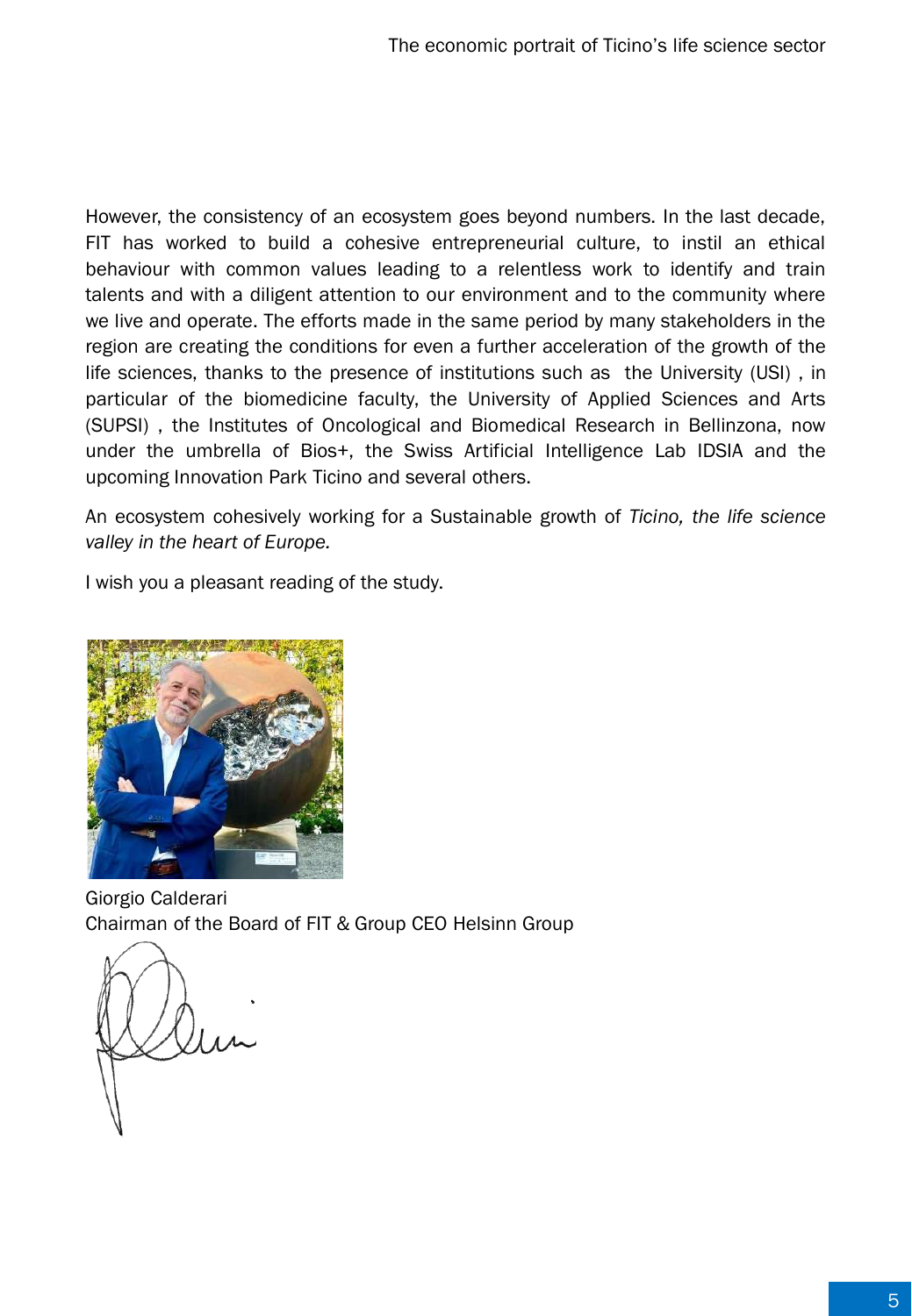### Introduction

The Swiss life science sector is one of the main pillars of the national economic system. In fact, a study published in 2021 by BAK Economics<sup>1</sup> shows that this sector was responsible for more than a third of the country's GDP growth between 2010 and 2020. In connection with the production, research and development of life science products in 2020, around 61.4 billion Swiss francs (CHF) of value added was created along the entire value chain. In other words, one of every eleven CHF earned in Switzerland was generated by the activities of the life science sector. Moreover, in terms of employment, in 2020 about 206,000 jobs were linked to activities of the life science industry (including indirect effects).

With a focus on the research and production industry, the life science sector is usually represented by the pharmaceutical industry, medical technology and research and development in biotechnology. Depending on the structure of the local ecosystem, the wholesale of life science products, the management of companies or medical research and laboratories can also play an important role within the regional life science cluster. In the context of the present study, the extended definition was applied.

The life science sector is very important for the Canton of Ticino, where it can be considered a key sector for the entire regional economic system. This is due both to its contribution to the economic growth of the Canton in recent years and to its good development prospects for the future. In fact, in addition to a higher level of productivity and innovation capacity, in the coming years this sector is also expected to gain in importance due to demographic dynamics, such as an increasingly ageing population.

What is the value added produced by the life science sector in the Canton of Ticino? How has it developed over the last decade? How many jobs does this sector provide? How high is the productivity of this sector? What is the importance of life science activities for Ticino's economy as a whole?

This study aims to answer these and other questions by providing an overview of Ticino's life science sector based on three main macroeconomic variables: value added, employment and productivity. In order to facilitate a contextualization of the results, the main dynamics of the Ticino life science sector are also compared with those that have shaped the same economic sector at the Swiss level, as well as with the overall economic development of the Canton of Ticino and Switzerland.

<sup>1</sup> BAK Economics (2021), *Importance of the Pharmaceutical Industry for Switzerland*, Study on behalf of Interpharma (association of research-based pharmaceutical companies in Switzerland, Basel).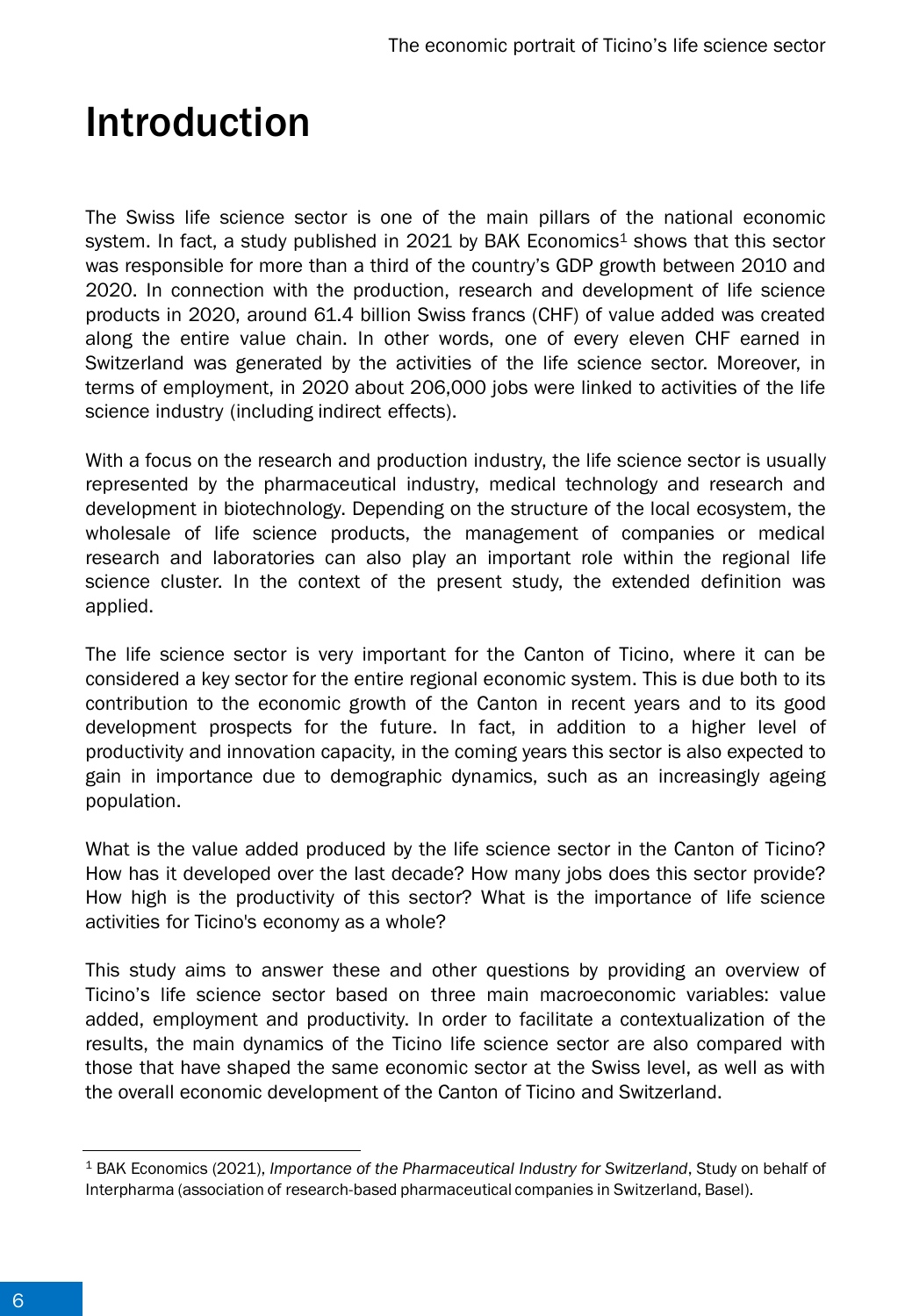### Definition of the life science sector

In the present study, a definition of "life science" has been adopted that includes five main sub-sectors: Pharma, Med Tech, Wholesale of life science products, Biotech and Other life science activities. The following table shows in detail which activities constitute these sub-sectors and their NOGA (General Classification of Economic Activities) code. Overall, the pharmaceutical industry is the driving force for Ticino's entire life science sector. In addition to the typical activities of this sector, wholesale trade in pharmaceuticals and medical technology is particularly relevant for the Canton of Ticino and has therefore been included in the sector definition used in this study.

This study does not consider the activities classifiable under the NOGA code 20 (Manufacture of chemicals and chemical products). The reason is that this NOGA category is itself made up of sub-categories referring to activities with chemical products that are not necessarily related to life science activities. Their integration into the present study would therefore risk overestimating the values and results reported.

| Sub-sector            | <b>NOGA Code</b> | <b>Description</b>                                                                 |  |  |
|-----------------------|------------------|------------------------------------------------------------------------------------|--|--|
| Pharma                | 211000           | Manufacture of basic pharmaceutical products                                       |  |  |
|                       | 212000           | Manufacture of pharmaceutical preparations                                         |  |  |
| Med Tech              | 266000           | Manufacture of irradiation, electromedical and electrotherapeutic<br>equipment     |  |  |
|                       | 325001           | Manufacture of medical and dental instruments and supplies                         |  |  |
| Wholesale             | 464601           | Wholesale of pharmaceutical goods                                                  |  |  |
| life science          | 464602           | Wholesale of medical, surgical and orthopedic goods                                |  |  |
| <b>Biotech</b>        | 721100           | Research and experimental development on biotechnology                             |  |  |
| Other life<br>science | 721900           | Other research and experimental development on natural sciences<br>and engineering |  |  |
| activities            | 869006           | Medical laboratories                                                               |  |  |

### Sub-sectors included in Ticino's life science sector

Source: BAK Economics, Federal Statistical Office (FSO)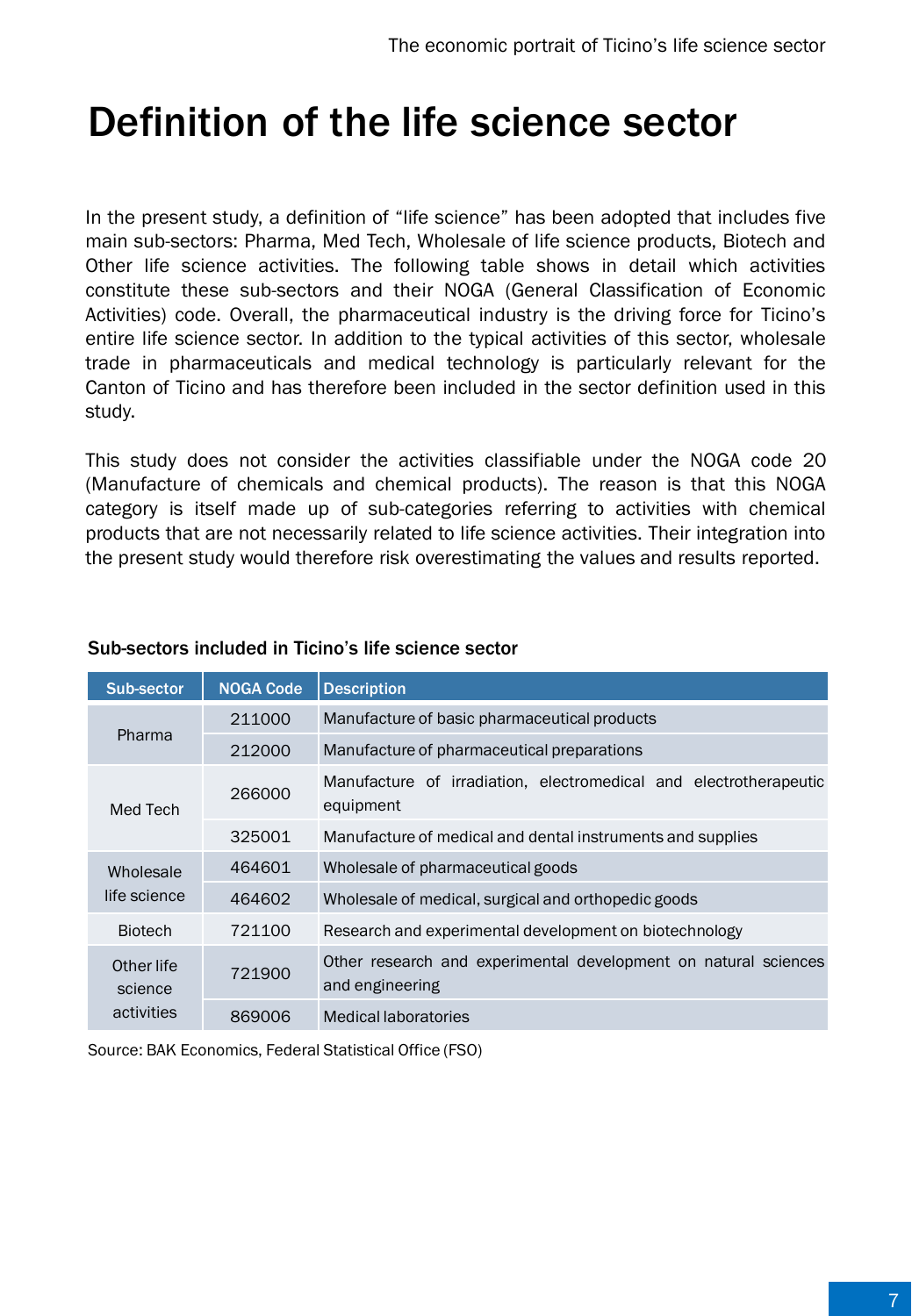## In Ticino, life science companies have grown rapidly

Between 2011 and 2019, the number of companies (institutional unities) active in Ticino's life science sector grew at a higher rate than the total growth of companies in the same Canton. At the same time, it can be seen that over the examined period the growth of the overall number of companies in Ticino was higher than the Swiss average.

The growth rate of life science companies in Ticino was also about twice higher than that recorded for the same sector at national level, as well as that of the Swiss economy as a whole. Compared with the national and cantonal context, it is thus possible to see how the pharmaceutical sector is gaining importance in Ticino, also in terms of the number of companies present on its territory.

| <b>Sector</b>   | Institutional unities<br>2011 | <b>Institutional</b><br>unities 2019 | Ø growth<br>per year |
|-----------------|-------------------------------|--------------------------------------|----------------------|
| Life science TI | 318                           | 404                                  | $+3.4%$              |
| <b>Total TI</b> | 32'498                        | 37'358                               | $+1.9%$              |
| Life science CH | 4'836                         | 5'409                                | $+1.5%$              |
| <b>Total CH</b> | 600'030                       | 657'707                              | $+1.2%$              |

#### Growth of institutional units in Ticino and Switzerland

Source: BAK Economics, STATENT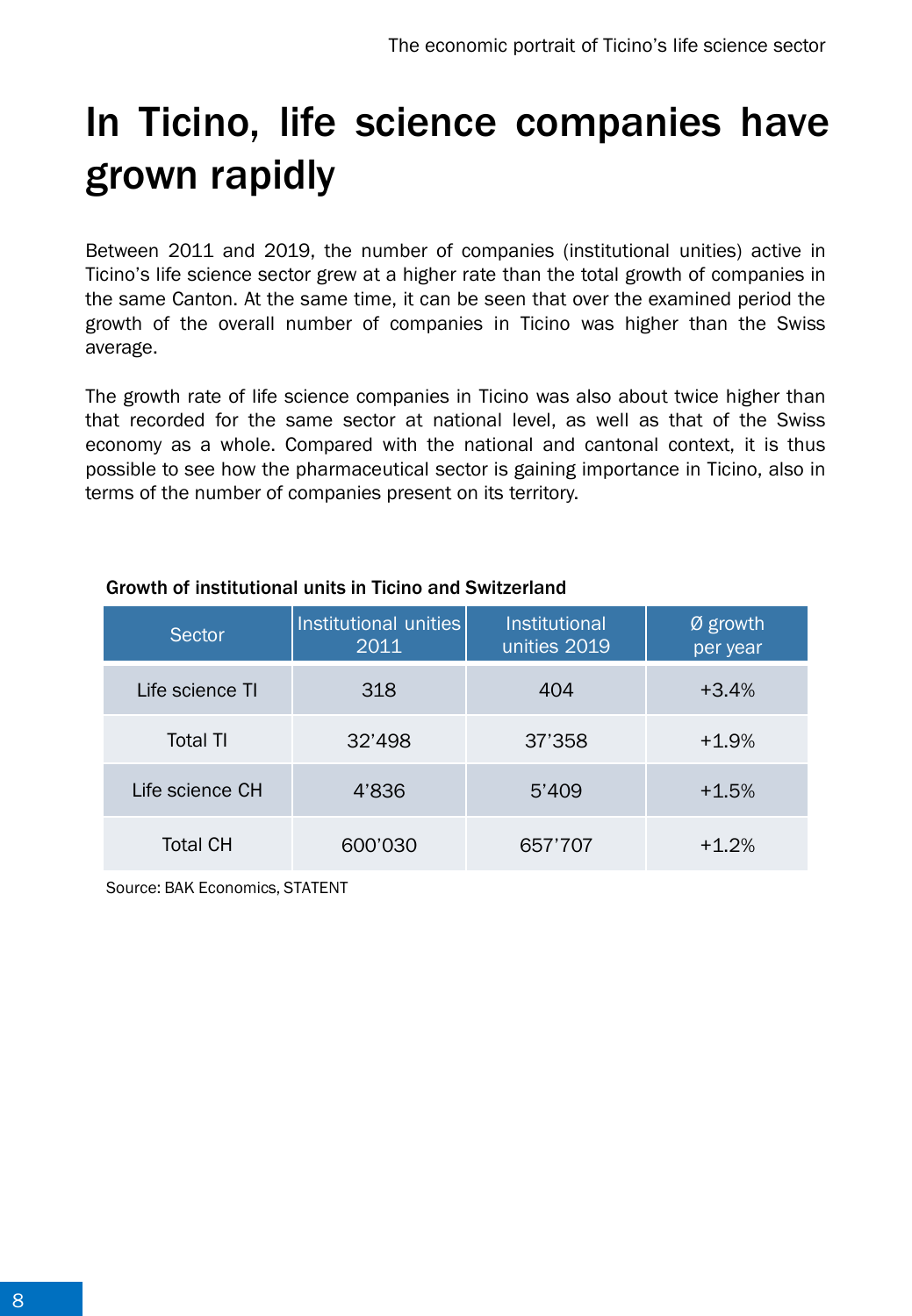# Ticino's life science sector is highly concentrated in the Lugano region

In 2019, the Canton of Ticino was hosting 404 companies (institutional units) active in the life science sector. More than half of these companies are located in the Lugano district (57.4%), while just over a fifth operate in the Mendrisio district (21.8%).

As for other economic sectors, the activities of Ticino's life science sector are therefore concentrated in the southern part of the Canton. The Locarno and Bellinzona districts are less important, but collectively they still account for 18.3% of all life science companies active in Ticino.



Institutional units in the life science sector by district, 2019 Number of institutional units, % share over total life science companies in Ticino. Source: BAK Economics, STATENT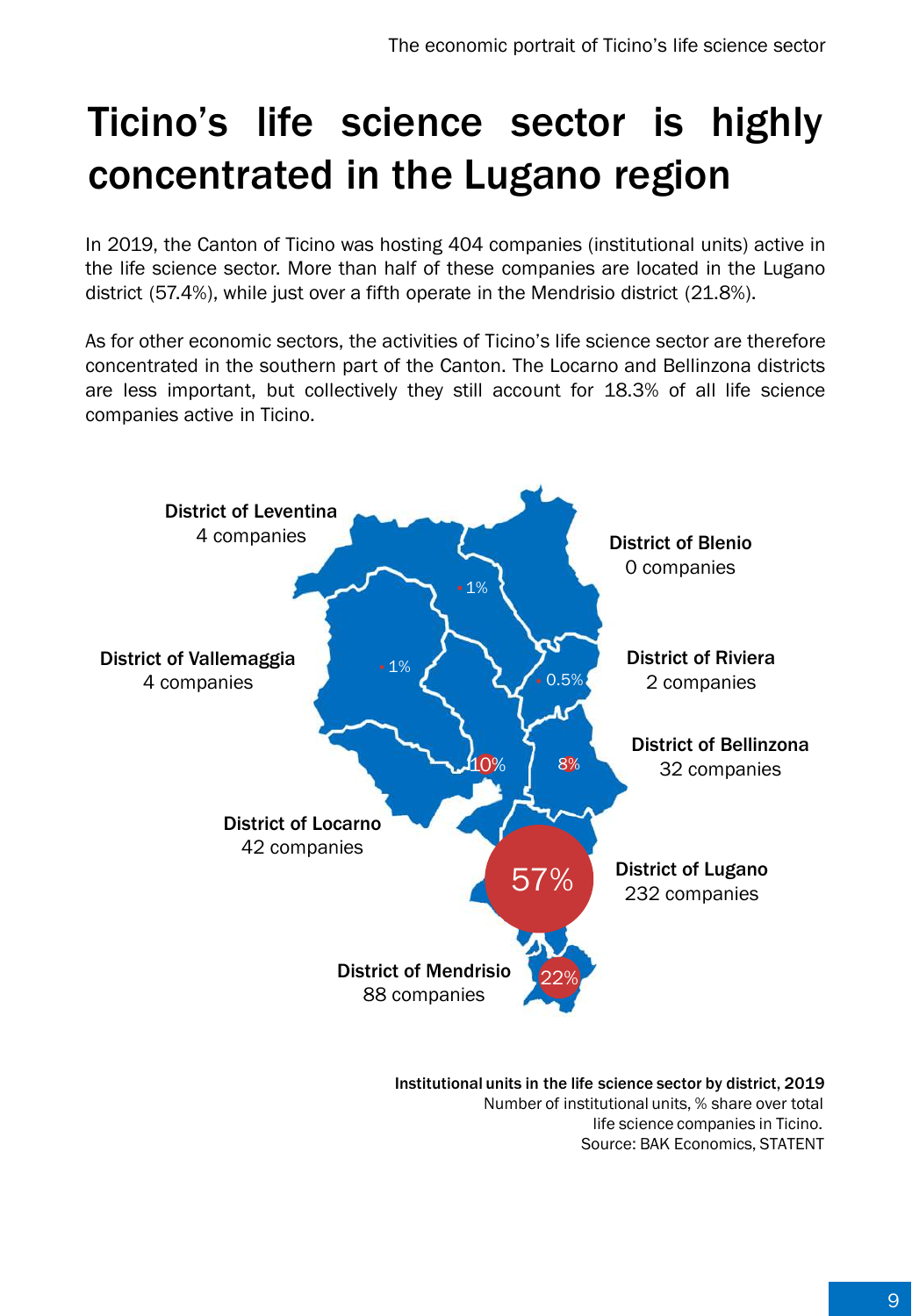## More than 2'700 million CHF of gross added value generated in 2019

In 2019, the gross value added (GVA) generated by Ticino's life science sector stood at 2'737 million CHF, a value that corresponds to about 8.5% of the GVA produced in Ticino.

From a geographical point of view, the GVA provided by this sector is highly concentrated in the Lugano district (73.3%). As a result, the shares recorded in the other districts are much lower, but still allow us to underline a certain degree of importance of the Mendrisio district, responsible for more than one tenth (13.6%) of the GVA production of the whole life science sector in Ticino. The case of the Riviera district is also interesting: although it is less industrialized than other parts of Ticino, this area is home to some important production plants operating in the manufacturing of basic pharmaceutical products, which explains the result recorded for this district (4.3%).



GVA produced per district, 2019 Gross value added (nominal) in CHF million, % share of added value of Ticino's life science sector Source: BAK Economics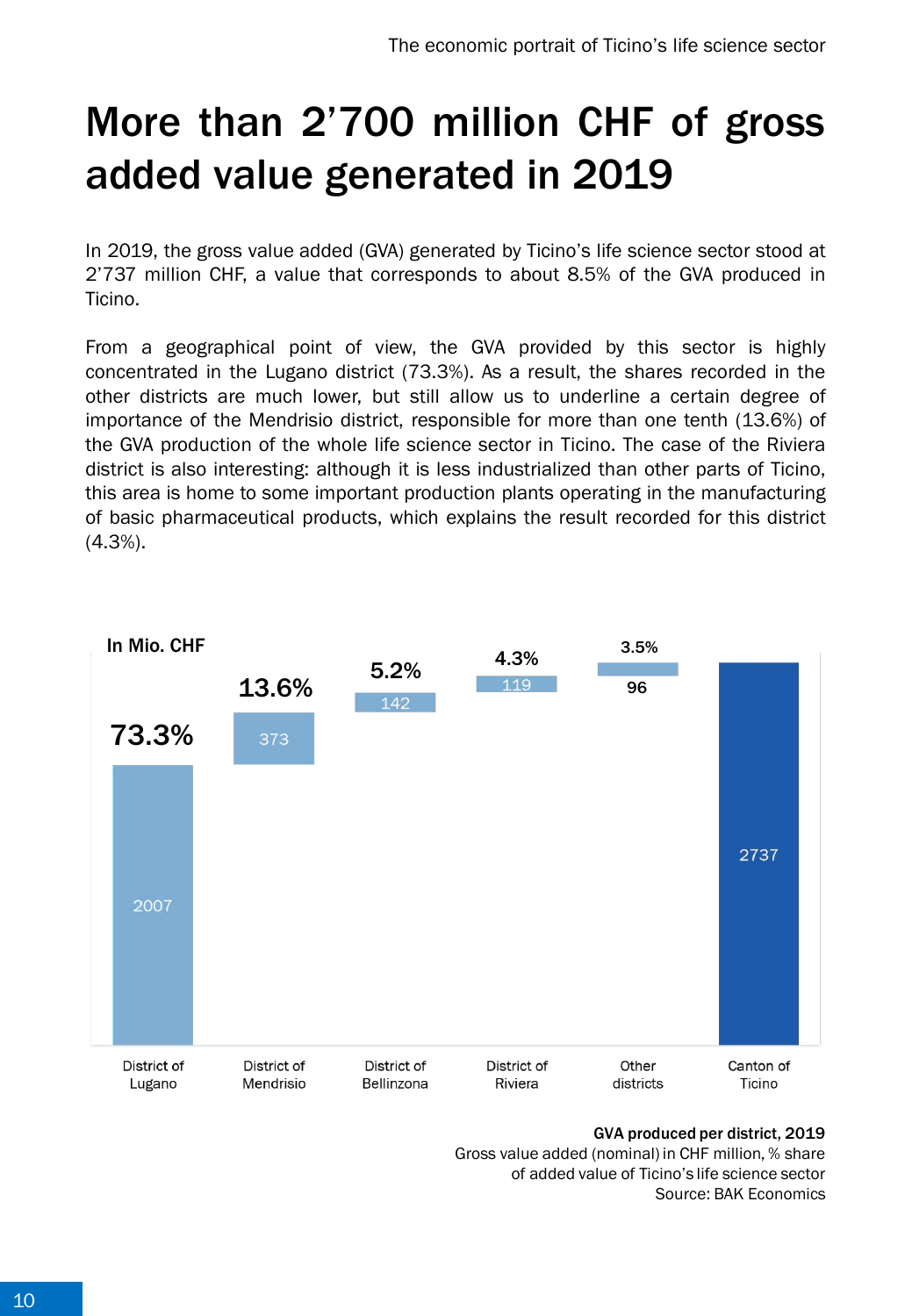## Ticino's life science sector provides almost 6'000 FTE jobs

In 2019, Ticino's life science sector counted 5'877 full-time equivalent jobs (FTE). Compared with the cantonal economy as a whole, this corresponds to around 3.0% of the total FTEs in Ticino.

66.0% of FTE jobs in Ticino's life science sector are located in the Lugano district, while 20.6% are in the Mendrisio district. This shows that the life science sector in Ticino is particularly concentrated in the Sottoceneri region, also in terms of jobs. In fact, the remaining districts together account for only 13.5% of FTE jobs in Ticino's life science sector.



Jobs by district, 2019 FTE jobs, % share of FTEs in the Ticino's life science sector. Source: BAK Economics, STATENT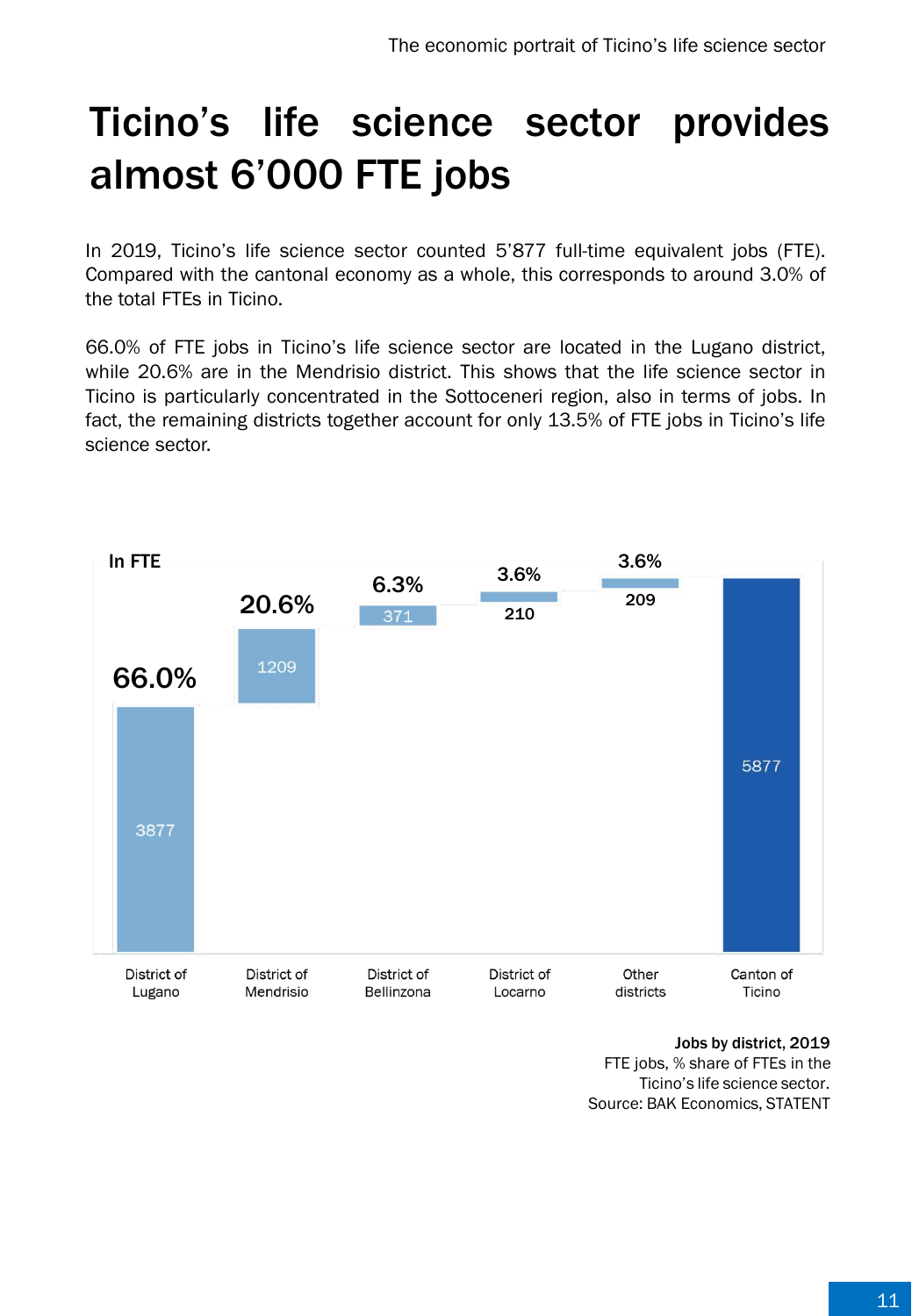## In Ticino, the life science sector is a pillar of the regional economy

In Ticino, the life science sector generates 8.5% of the region's total GVA and 3.0% of full-time equivalent jobs. This difference highlights the fact that this economic sector is characterized by a high level of productivity.<sup>3</sup>

At a sub-sector level, the activities in the pharmaceutical sector generate the largest percentage of GVA (64.4%) and employs the largest percentage of FTE jobs (41.3%). This makes the pharmaceutical sector the most productive activity in Ticino's entire life science sector. By contrast, all other sub-sectors show lower shares of GVA produced than the corresponding percentages of FTE jobs, with the only exception recorded in the biotech sector.



#### Structure of Ticino's life science sector, 2019

% shares of total nominal gross value added and total number of employees (FTE) in relation to Ticino's economy, or to the totals in the life science sector respectively. Source: BAK Economics, STATENT

<sup>&</sup>lt;sup>3</sup> The concept of productivity indicates the efficiency with which human resources are employed in a production process. It is then calculated by dividing the value added produced by the number of FTE jobs employed in that production process.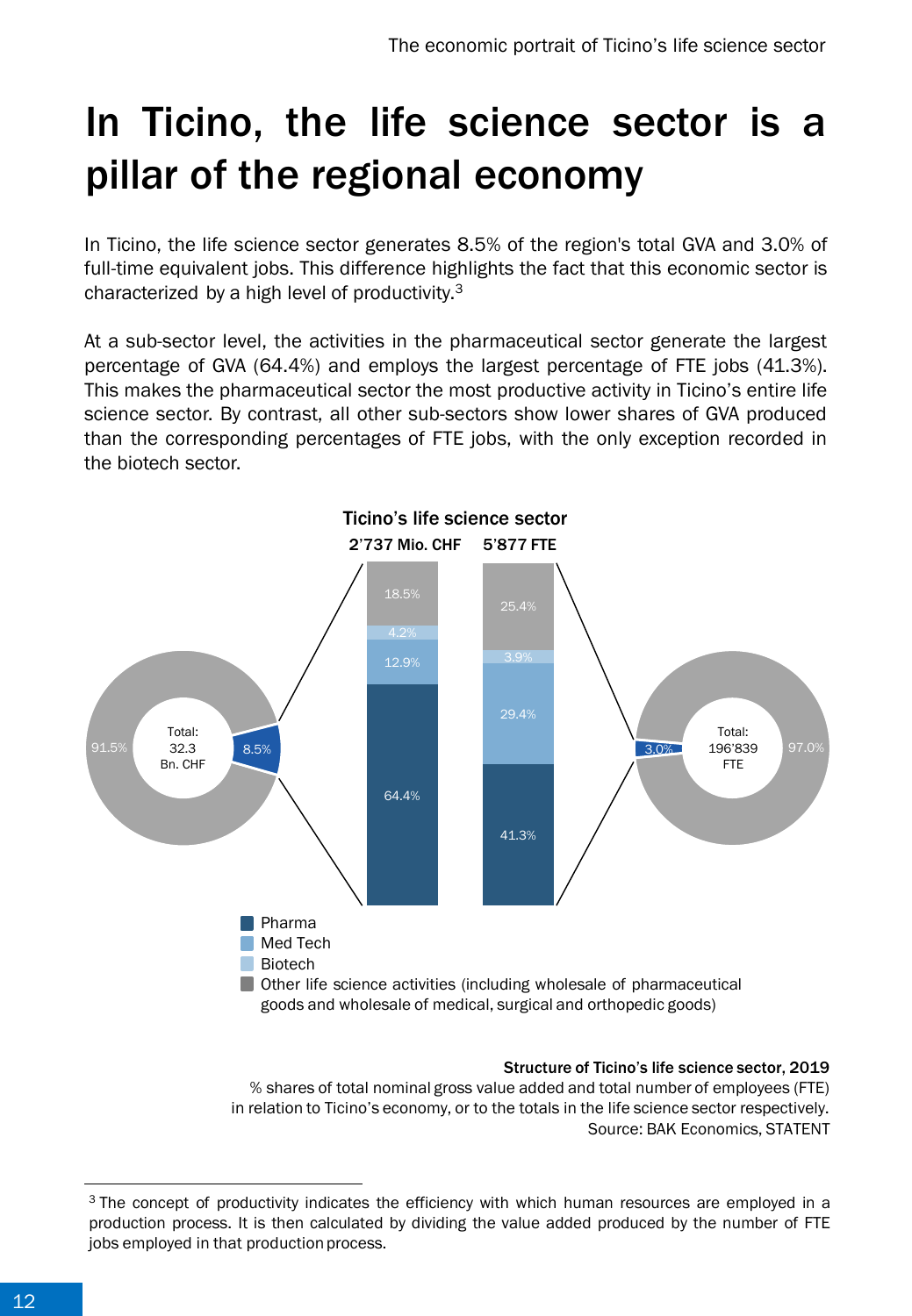### The life science sector drives the economy also in Ticino

In the period between 2011 and 2019, the GVA growth of Ticino's life science sector was higher than that of the same sector at the Swiss level. This is mainly explained by the strong increase in the number of companies active in this sector in Ticino (cf. p. 5). Even with a higher GVA growth rate, Ticino's life science sector also follows the trend observed in the same sector at national level.

Compared with the cantonal economy as a whole, Ticino's life science sector registered a GVA growth rate more than eight times higher. On the one hand, this demonstrates the great dynamism that has characterized the development of this sector in recent years. On the other hand, it confirms once again that Ticino's life science sector is effectively a driving force for the entire cantonal economy. These statements are also confirmed by the analysis of the remaining part of the secondary sector, which shows a decline in GVA at both Ticino and Swiss levels.



#### Growth of GVA (real) in Ticino and Switzerland, 2011-2019

Index 2011 = 100, the value recorded in 2019 is shown below the sector name. The two lines referring to the secondary sector do not include activities in the life science sector. Source: BAK Economics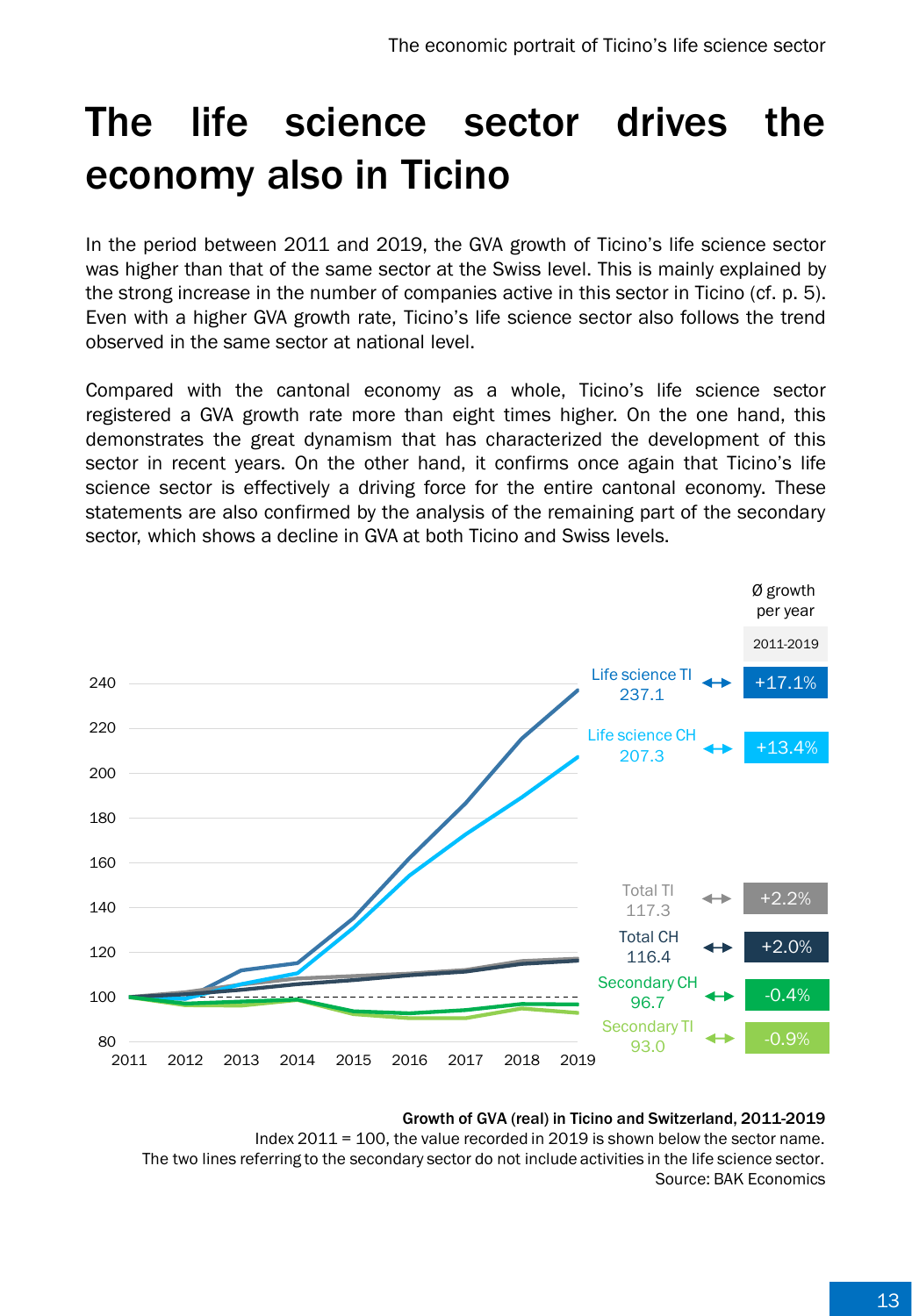## In Ticino, the life sciences sector has grown the most in recent years

The graph below shows the six Ticino's sectoral aggregates with the highest growth in value added over the period 2011-2019. This comparison clearly shows that the life sciences sector has developed most dynamically, with an average annual growth rate over twice that of the information and communication technology (ICT) sector.

When compared to the health care and social assistance, business services, trade (retail and wholesale) and public administration sectors, the positive dynamics of the life sciences sector are even more evident.



#### Growth of GVA (real) in Ticino by sector, 2011-2019

Index 2011 = 100, the value recorded in 2019 is shown below the sector name. ICT: NOGA 61-63 / Health and Social care: NOGA 86-88 / Business Services: NOGA 69-82 / Trade: NOGA 45-47 / Public Administration: NOGA 84-85 Source: BAK Economics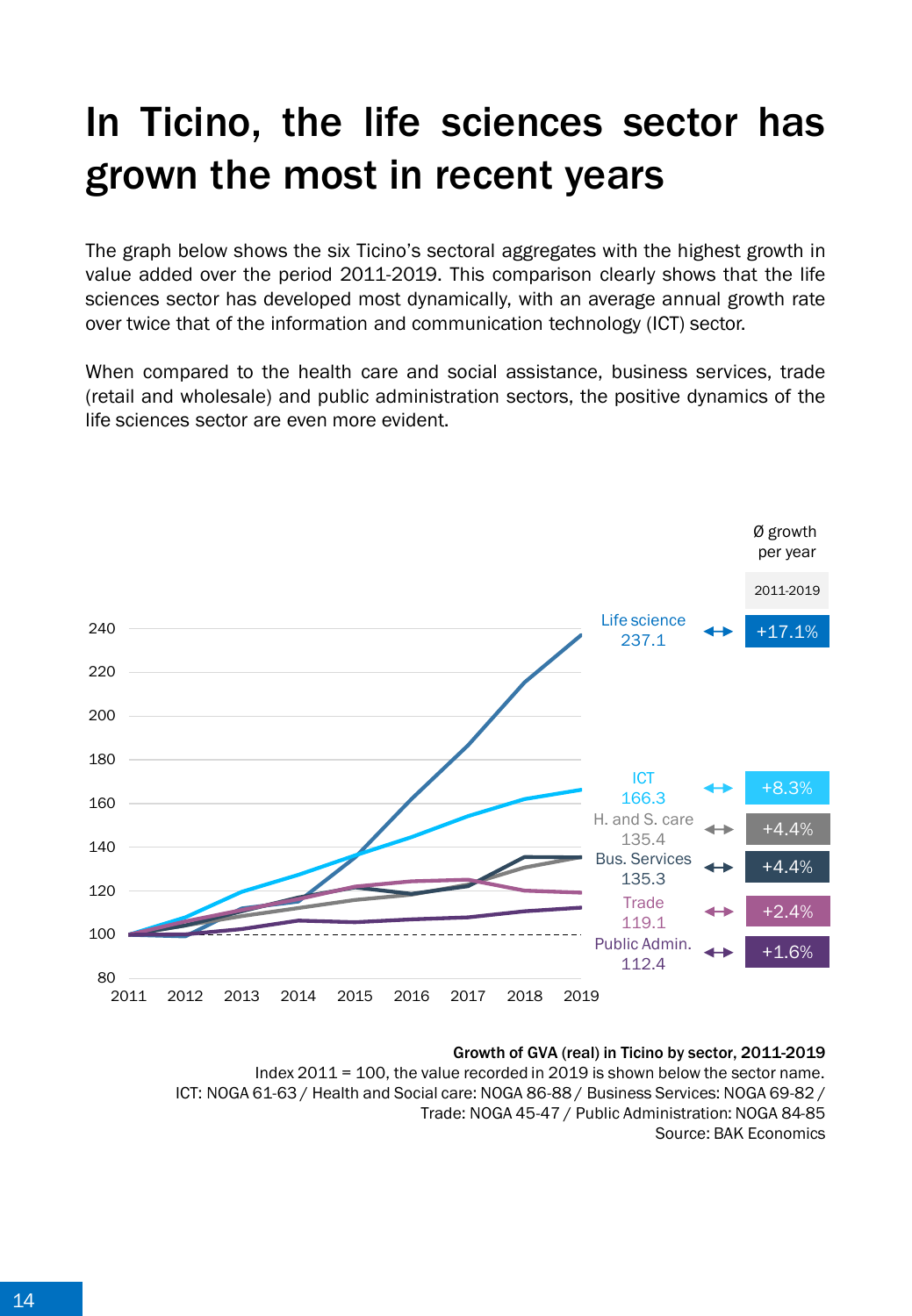## …and shows a significant increase in hourly productivity

The growth rate of productivity in Ticino's life science sector followed the Swiss trend, although it was slightly lower than the national average. In both cases, this sector also shows a clearly higher increase in productivity than in the Swiss and Ticino economies as a whole. These statements are also confirmed by the analysis of the remaining part of the secondary sector, which shows a much lower increase in hourly productivity at both in Ticino and Switzerland.

Until 2014, the growth rate of productivity in Ticino's life science sector was even below the cantonal average. However, since 2015 there has been a clear increase, in line with the trend registered by the life science sector at national level. The increase in hourly productivity also follows the trend seen in the previous graph (cf. p. 10), namely a clear acceleration from 2015 onwards. Productivity growth in the Ticino life sciences sector is also clearly higher than in the rest of the secondary sector, confirming a trend also perceived at national level.



#### Growth of hourly productivity (real) in Ticino and Switzerland, 2009-2019

Index 2011 = 100, the value recorded in 2019 is shown below the sector name. The two lines referring to the secondary sector do not include activities in the life science sector. Source: BAK Economics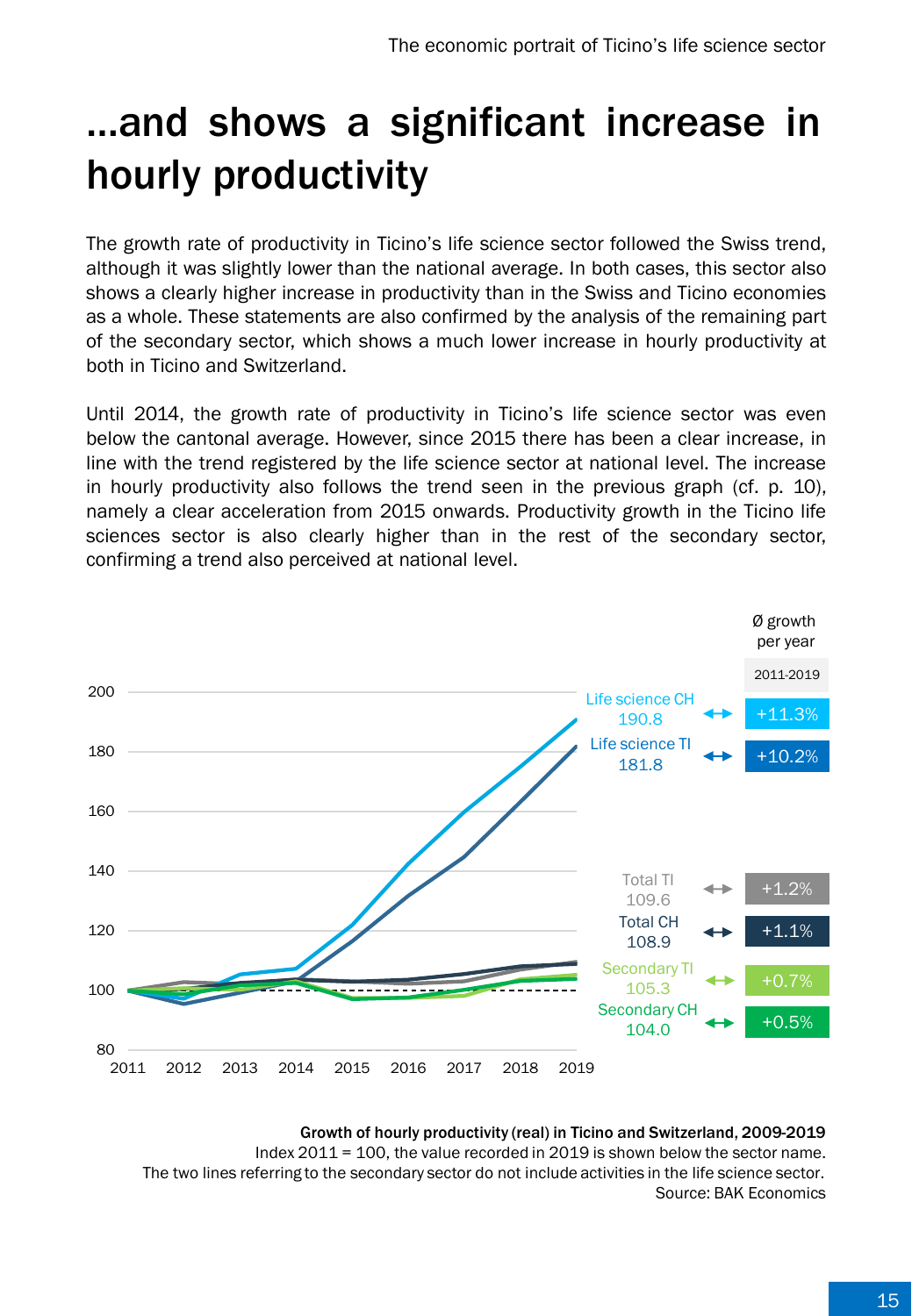## In 2019, the hourly productivity was over 250 CHF per hour

In 2019, the nominal hourly productivity of Ticino's life science sector amounted to 258 CHF per hour. This value is around 20% lower than the data recorded for the same sector at the Swiss level (325 CHF per hour).

Despite this, Ticino's life science sector displays a level of hourly productivity almost three times higher than the average of both the Swiss and Ticino economies. The same applies when comparing with the rest of the secondary sector, which shows a slightly lower value than the average for Ticino and Switzerland.



### In CHF per hour

Hourly productivity (nominal) in Ticino and Switzerland, 2019

The value recorded in 2019 is shown in the columns. The two columns referring to the secondary sector

do not include activities in the life science sector. Source: BAK Economics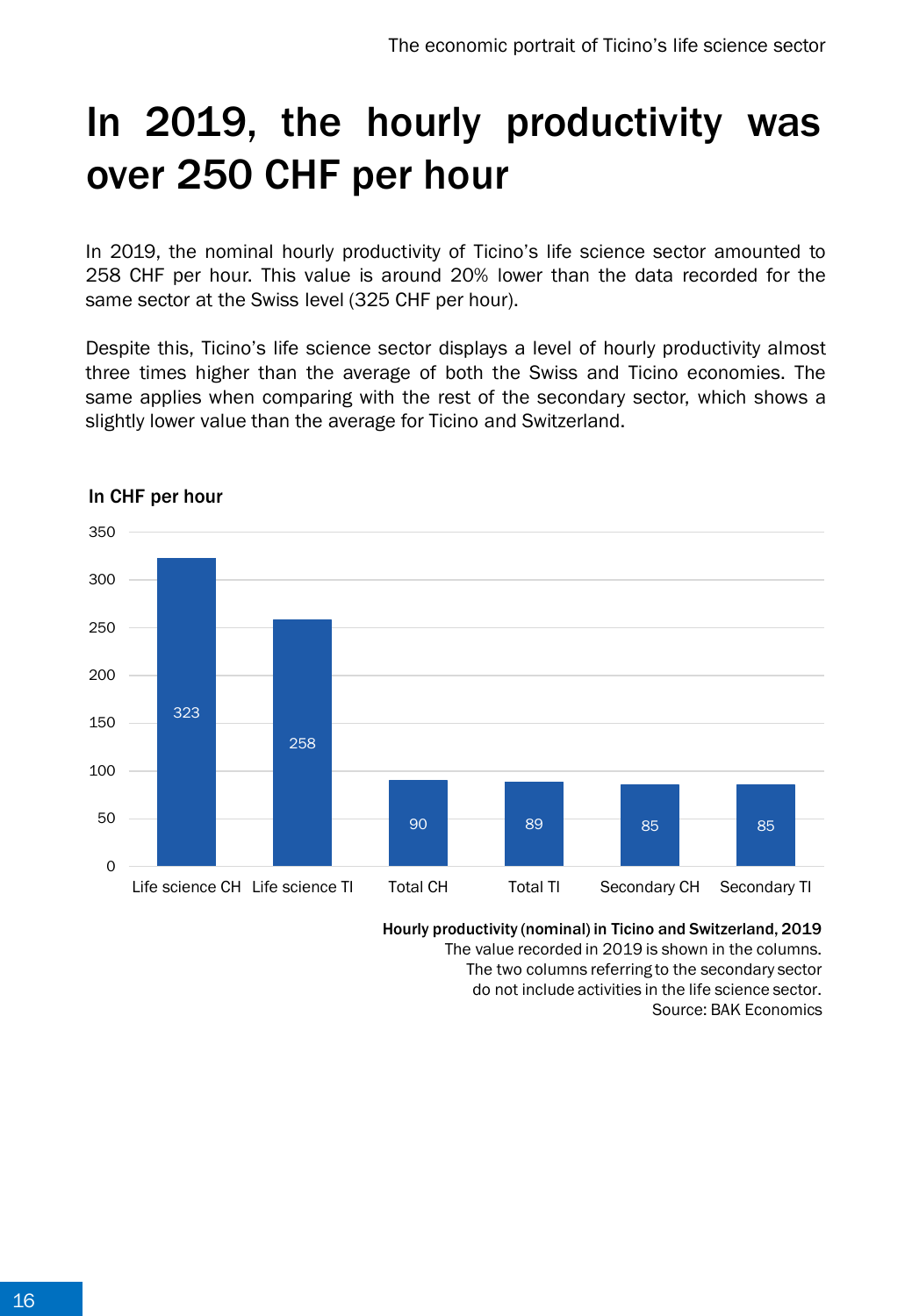## Employment growth is clearly above the cantonal average

In the period from 2011 to 2019, employment in Ticino's life science sector grew at about twice the rate of the entire cantonal economy, or three times the rate of the entire Swiss economy. This growth rate is also clearly higher than that recorded in the Swiss life science sector. These statements are also confirmed by the analysis of the remaining part of the secondary sector, which shows a slightly decrease in employment at both Ticino and Swiss levels.

From the graph, it can be noticed that until 2015 employment growth in Ticino's life science sector followed a similar pattern to that of the entire Ticino economy. From 2016 onwards, employment growth in Ticino's life science sector accelerated: in the second part of the examined period, it is therefore possible to note how employment in this sector increased more rapidly than in the same sector at the national level, as well as in Ticino's economy as a whole.



#### Growth of FTE jobs, 2011-2019

Index 2011 = 100, the value recorded in 2019 is shown below the sector name. The two lines referring to the secondary sector do not include activities in the life science sector. Source: BAK Economics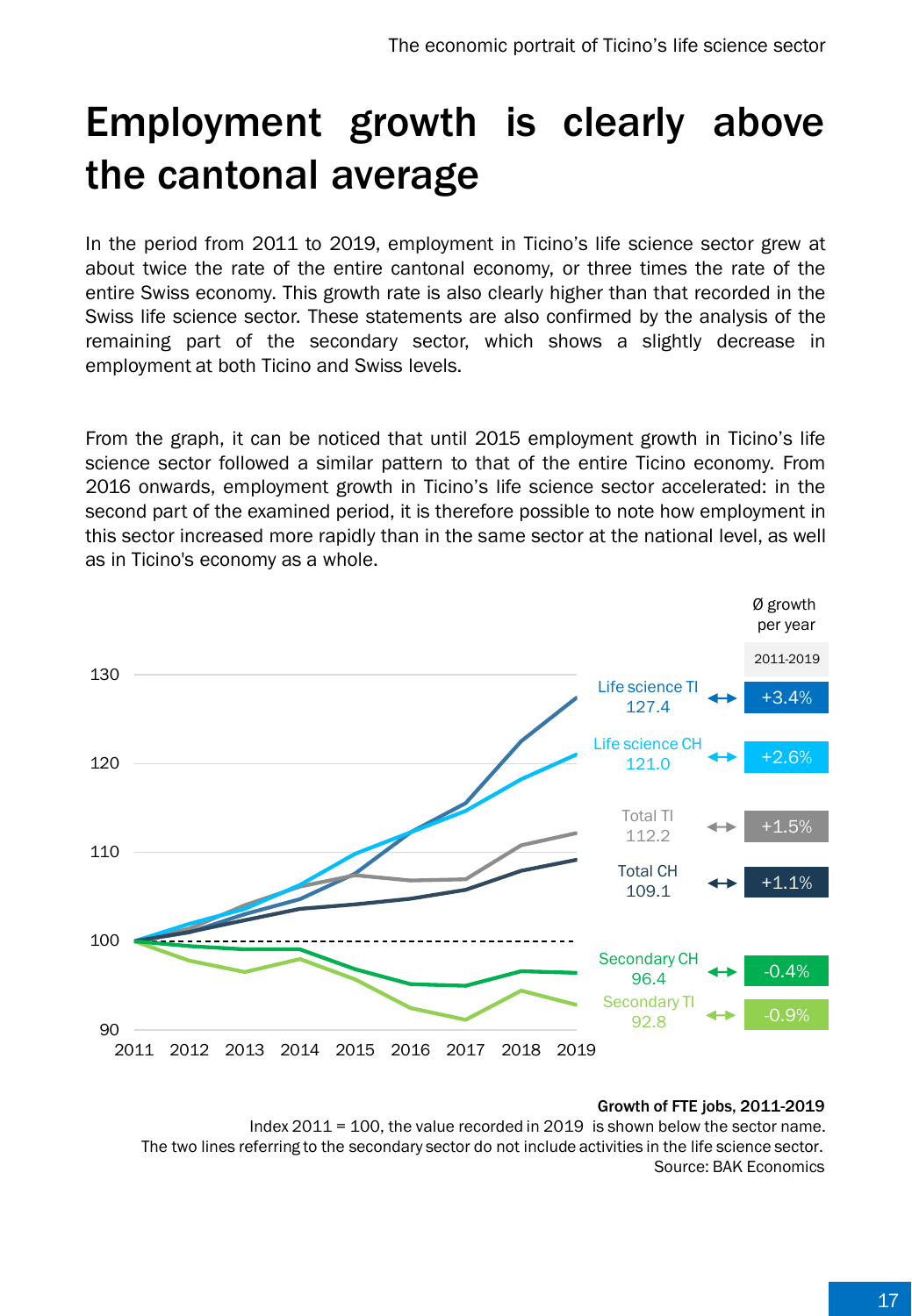## In terms of jobs, there are similarities and differences with the Swiss context

Analyzing the structure of jobs within the life science sector in Ticino, it is possible to see that more than a third of them are related to the activities in the pharmaceutical sector (41.3%). This sector is also the most important in Switzerland (38.1%), where the percentage of FTE jobs is however slightly lower than in Ticino.

A bigger difference is found in the Med Tech sector, which is also more important in Ticino (29.4%) than in the Swiss average (21.7%). Compared with the Ticino context, in terms of FTE jobs, the wholesale in life science and the other life science activities appear to be more important in Switzerland. Finally, in Ticino there is a slightly higher percentage of FTE jobs in the biotech sector than in the Swiss context (respectively 3.9% and 3.6%).



the outer circle to Switzerland. Source: BAK Economics, STATENT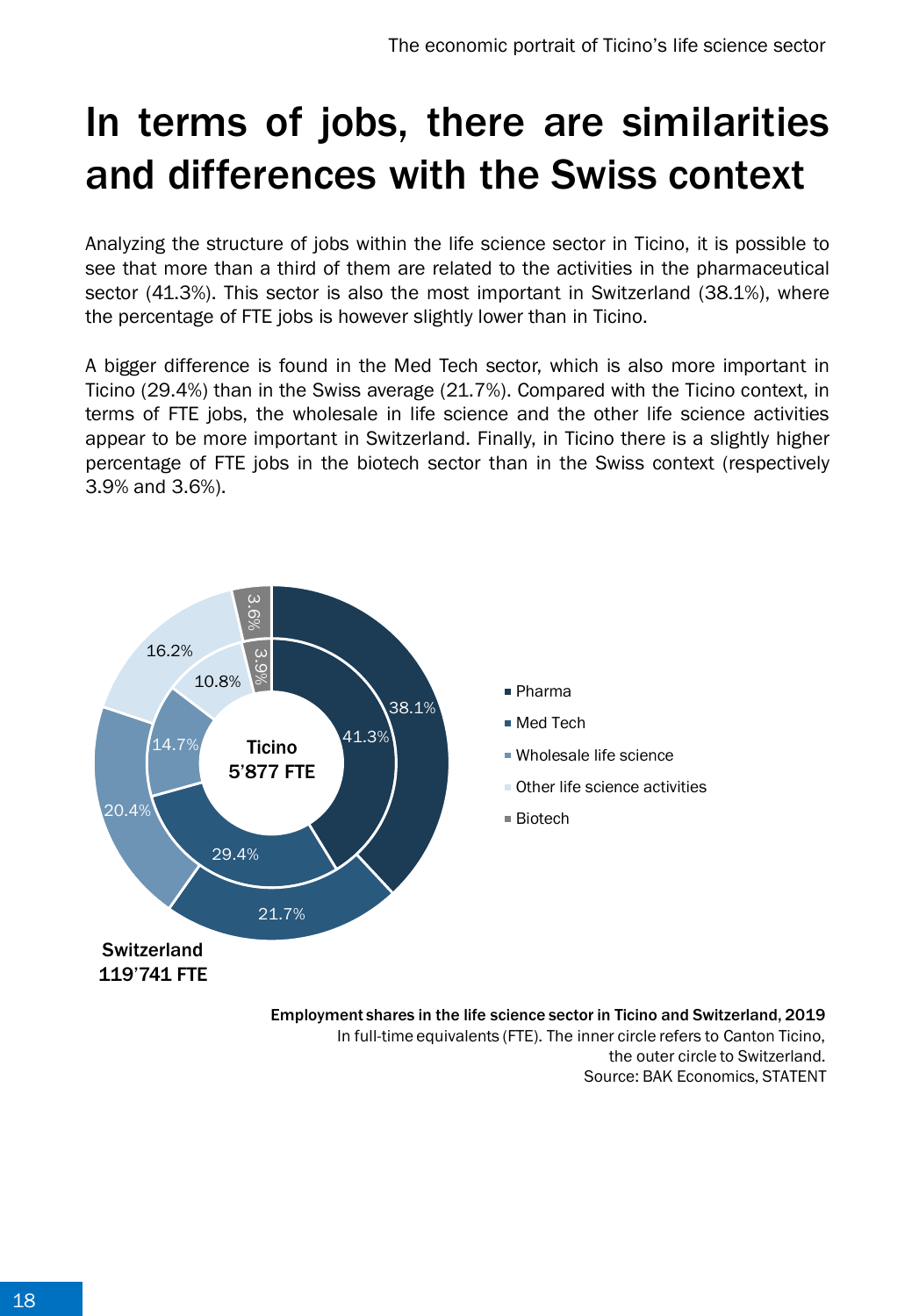### Summary and conclusions

In the last decade, Ticino's life science sector has experienced a phase of great development. In fact, during this period, the number of companies active in Ticino in this sector has clearly increased. Nowadays, Ticino's life science sector is concentrated in the Lugano and Mendrisio districts, but the analysis presented in this report shows that this sector plays an important role in the economic system of the entire Canton of Ticino. In fact, compared with the overall cantonal economy, in 2019 Ticino's life science sector generated 8.5% of total GVA and 3.0% of total FTE jobs.

Ticino's life science sector recorded a growth rate above the cantonal average both in terms of GVA and employment. These positive trends also have an impact on the growth of hourly productivity and on its nominal level, which in 2019 was almost three times higher than the cantonal average. In general, the economic development of Ticino's life science sector follows the dynamics of the same sector at national level.

In Ticino, the most represented sub-sector in terms of GVA production is the pharmaceutical sector, responsible for almost two thirds (64.4%) of the GVA production of all Ticino's life science sector. Overall, the pharmaceutical sector is thus the main driving force of Ticino's entire life science sector. Furthermore, the particularities associated with this type of activity and its production processes result in this sub-sector having a lower proportion (41.3%) of FTE employees. By contrast, all other sub-sectors show lower shares of GVA produced than the corresponding percentages of FTE jobs, with the only exception recorded in the biotech sector.

The data revealed by this study allow us to conclude that, from an economic point of view, Ticino's life science sector is in excellent health. The growth seen in the last decade also makes it possible to consider it as a key sector for the whole of Ticino's economic system. This fact constitutes an interesting parallel with the Swiss context, where the life science sector is one of the main pillars of the national economy. The development seen in recent years also suggests very good growth prospects for the future. In addition to a higher level of productivity and innovation capacity, in the coming years this sector is also expected to gain in importance due to demographic dynamics, such as an increasingly ageing population. For Ticino's life science sector, there is thus further scope for future development, which would continue to have positive consequences for the entire cantonal economy.